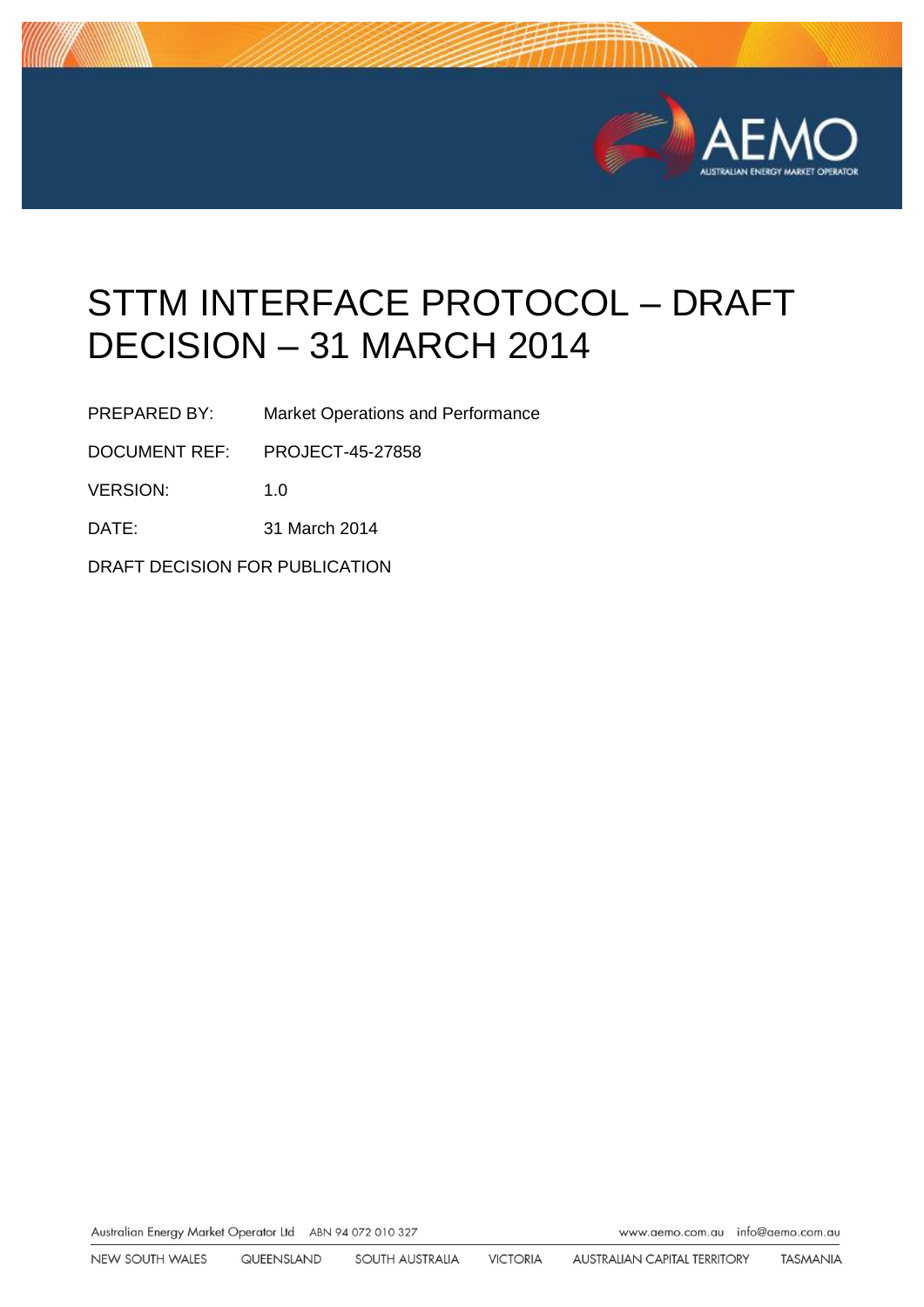

# **Contents**

| $\mathbf{1}$   |                                                            |  |  |
|----------------|------------------------------------------------------------|--|--|
| 2              | Consultation under the Expedited Consultative Procedure  5 |  |  |
| 3              |                                                            |  |  |
| 3.1            |                                                            |  |  |
| 3.2            |                                                            |  |  |
| $\overline{4}$ |                                                            |  |  |
| 5              |                                                            |  |  |
| 6              |                                                            |  |  |
|                |                                                            |  |  |
|                |                                                            |  |  |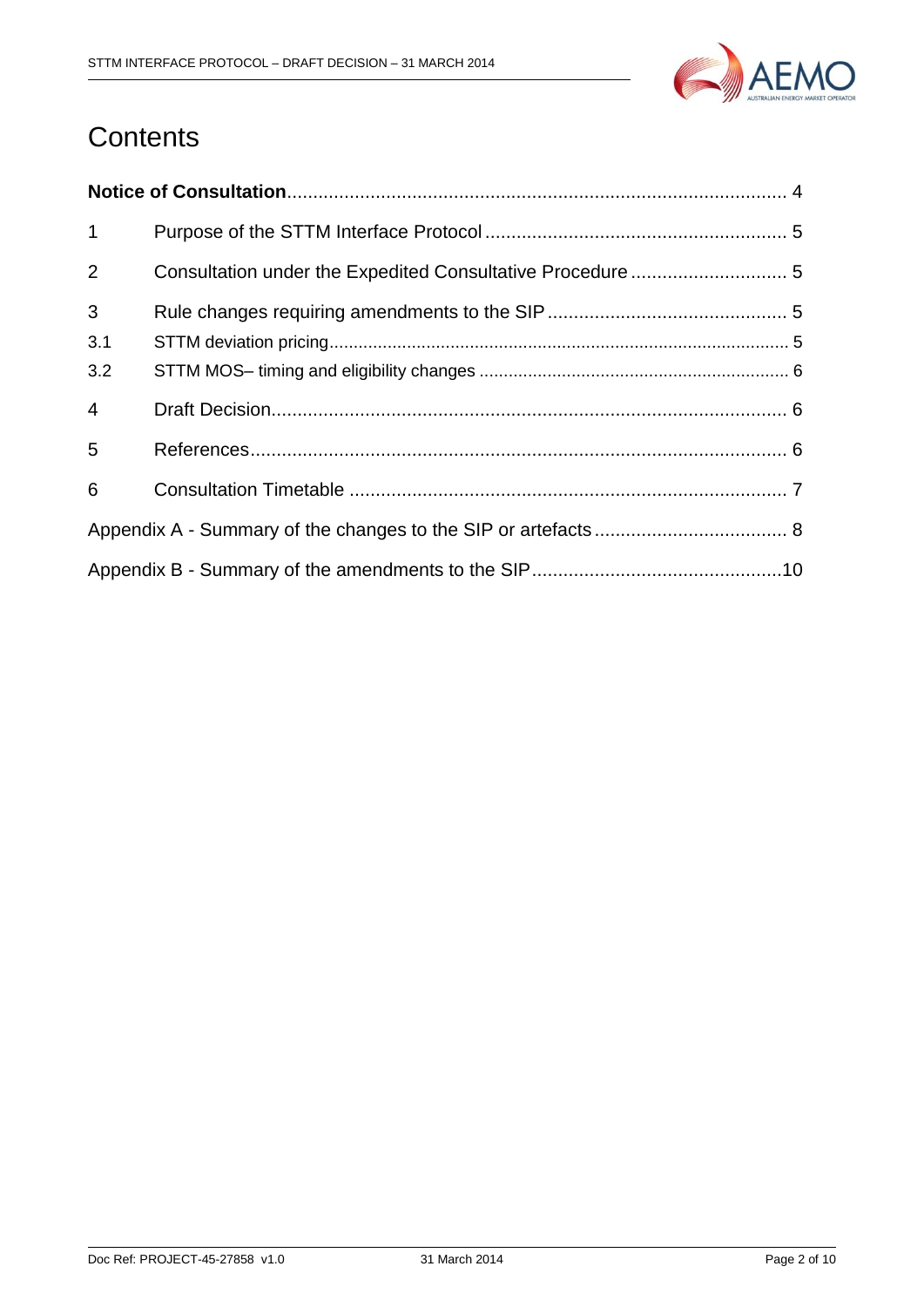

# Glossary of terms

| <b>Terms or Abbreviations</b> | <b>Explanation</b>                                   |
|-------------------------------|------------------------------------------------------|
| <b>AEMC</b>                   | <b>Australian Energy Market Commission</b>           |
| <b>AEMO</b>                   | Australian Energy Market Operator                    |
| <b>MIS</b>                    | <b>Market Information Systems</b>                    |
| <b>MOS</b>                    | <b>Market Operator Services</b>                      |
| <b>NGO</b>                    | <b>National Gas Objective</b>                        |
| NGR or Rule(s)                | <b>National Gas Rules</b>                            |
| <b>SIP</b>                    | <b>STTM Interface Protocol</b>                       |
| <b>STTM</b>                   | <b>Short Term Trading Market</b>                     |
| STTM-CF                       | <b>STTM Consultative Forum</b>                       |
| STTM-ITDF                     | <b>STTM Information Technology Development Forum</b> |
| <b>SWEX</b>                   | <b>STTM Web Exchanger</b>                            |
| <b>SWEXIE</b>                 | STTM Web Exchanger Interface Engine                  |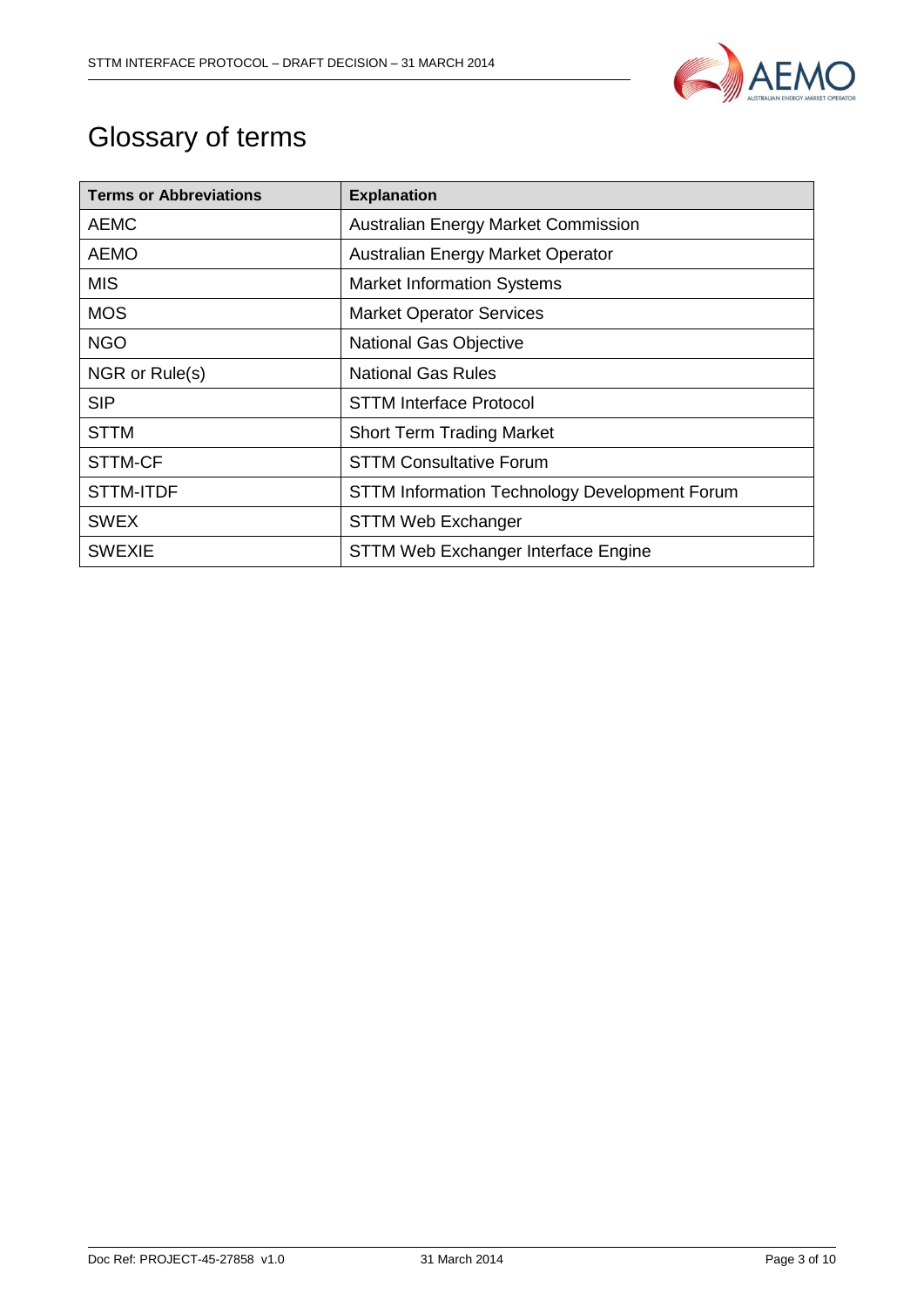

# <span id="page-3-0"></span>**Notice of Consultation**

## **Notice under Rule 9(2)(c) of the National Gas Rules.**

The Australian Energy Market Operator gives notice of consultation on the amendments to the STTM Interface Protocol for the Short Term Trading Market (STTM) under Rule 368 of the National Gas Rules.

This notice of consultation is dated 31 March 2014.

### *Matters for consultation*

Amendments to the STTM Interface Protocol are required as a result of changes to the gas market systems which result from amendments to the National Gas Rules and the STTM procedures for:

- STTM deviations and the settlement surplus and shortfall; and
- Market operator service timing and eligibility

AEMO reasonably considers that the implementation of the SIP amendment is urgent and therefore will be implementing this SIP amendment under the expedited consultation procedure.

#### *Closing date for submissions*

AEMO is inviting comment on this Draft Decision by **5pm AEST on 23 April 2014**.

Submissions should be sent via email to [sttmcf.correspondence@aemo.com.au](mailto:sttmcf.correspondence@aemo.com.au) and addressed to Mr Peter Ferretto, Market Operations and Performance.

AEMO requests that all submissions be forwarded in electronic format (pdf or Word) as they will be published on the AEMO website.

#### *The consultation timetable*

AEMO aims to complete this SIP amendment by publishing a Final Decision on these SIP amendments by 1 May 2014 with a proposed effective date of 7 May 2014.

The consultation timetable is presented in section [6](#page-6-0) of this paper.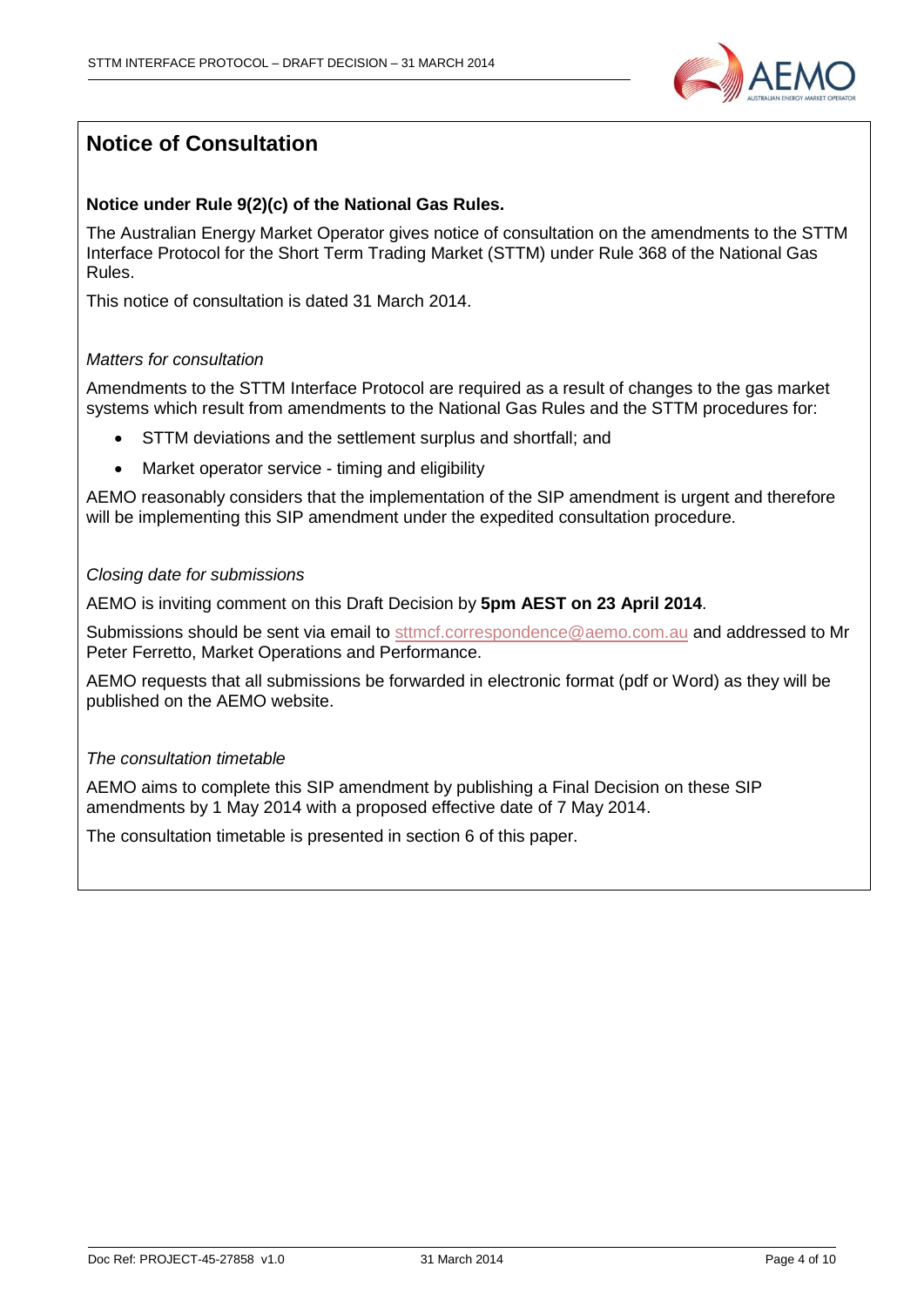

# <span id="page-4-0"></span>**1 Purpose of the STTM Interface Protocol**

AEMO established the STTM Interface Protocol (SIP) to govern the provision of communications under Part 20 of the National Gas Rules (NGR) (see Rule 368(1)). A number of artefacts constitute the SIP and describe market systems' communications in detail. The SIP is published on the AEMO website.

AEMO may only amend the SIP (or its artefacts) in accordance with the standard consultative procedure or, if urgent, the expedited consultative procedure (see Rule 368(2)).

In accordance with Rule 368 of the NGR, AEMO is proposing to amend the SIP, to incorporate the updated SIP artefacts as set out in Appendix A and B.

## <span id="page-4-1"></span>**2 Consultation under the Expedited Consultative Procedure**

AEMO reasonably considers that the proposed amendment to the SIP to be urgent and therefore AEMO will be consulting with Trading Participants, STTM facility operators, STTM distributors and allocation agents in accordance with the expedited consultative procedure under Rule 9.

AEMO considers that the proposed consultation is adequate because:

- AEMO has previously consulted on these SIP amendments with Trading Participants, STTM facility operators, STTM distributors and allocation agents via:
	- $\circ$  the STTM Consultative Forum (STTM-CF) on the scope of the changes for the planned May 2014 gas market systems release;
	- o the STTM Information Technology Development Forum (STTM-ITDF) on the planned changes to the market interfaces and reports involving technical consultation with industry participants; and
	- $\circ$  a Change Notice emailed to these groups in November 2013 and March 2014, outlining the scope of changes.
- the National Gas Objective (NGO) requires that AEMO promote efficient operation of natural gas services for the long term interests of consumers, this results in AEMO having two conflicting priorities:
	- $\circ$  ensure the gas market systems are considered to be free from errors, following AEMO and participant testing, before implementation to minimise the risk of gas market systems producing erroneous market outcomes that undermine the NGO.
	- $\circ$  implement the market systems as soon as possible, following the end of gas market system testing, to ensure the gas market operates efficiently.
- participants will be able to access and test the changes to the market systems and reports during the industry test period from 1 April to 28 April 2014 which overlaps the consultation period of the STTM Interface Protocol amendments providing participants opportunity to better informed in their assessment of the STTM Interface Protocol amendments.

## <span id="page-4-2"></span>**3 Rule changes requiring amendments to the SIP**

## <span id="page-4-3"></span>**3.1 STTM deviation pricing**

Rule changes to STTM deviation pricing require the following changes to STTM market systems:

- Modification of the deviations calculations in the AEMO settlements system (this is an internal system change and does not affect any participant facing system).
- New and modified MIS reports.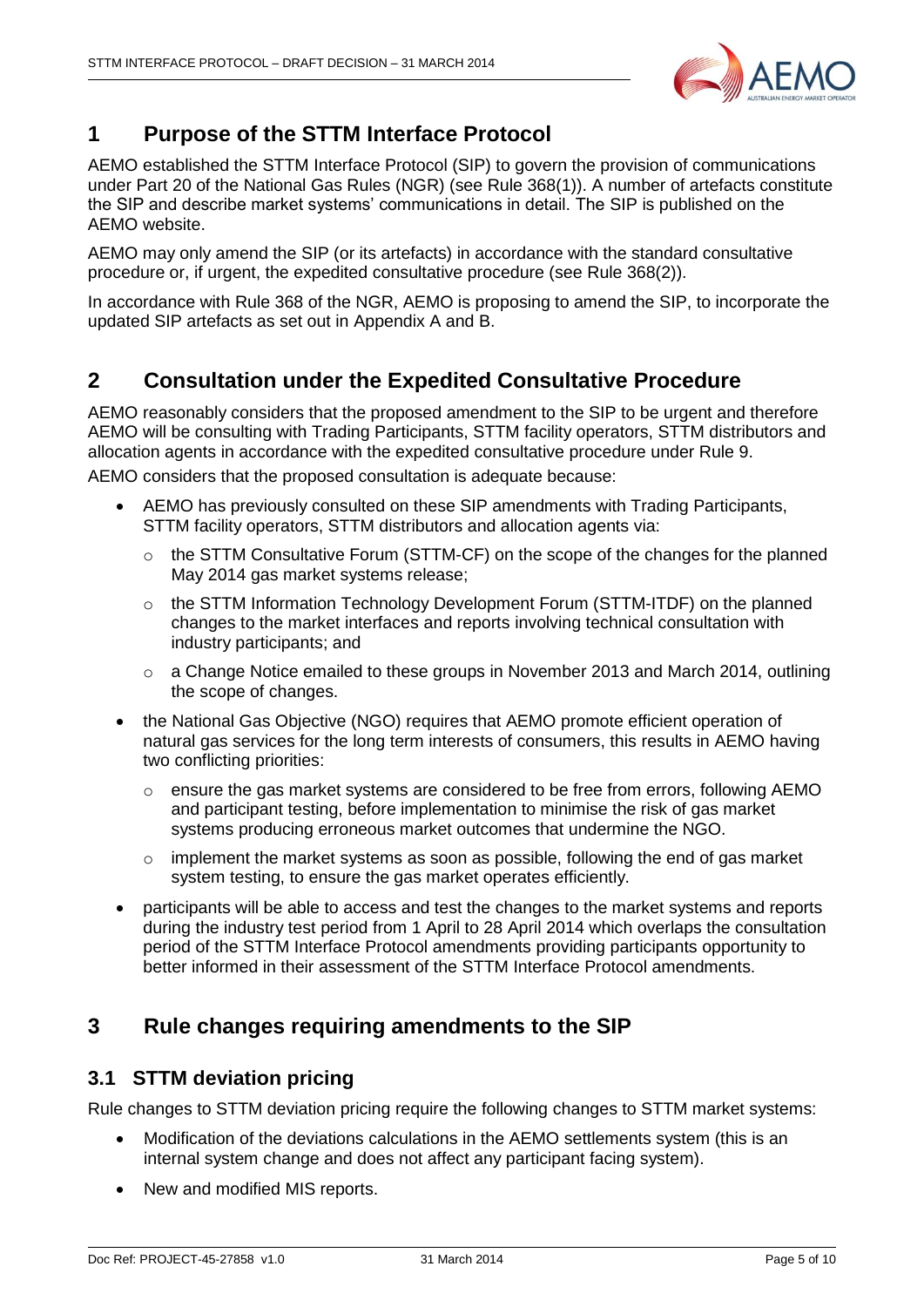

Note: AEMO is seeking a further urgent rule amendment for further changes to the settlement surplus and shortfall rules. Subject to AEMC approval, the deviation pricing changes may be delayed until 1 November 2014 to accommodate the outcome of this rule change. Subject to the receipt of any objections, under the expedited rule change process, a final rule determination will be published by AEMC on 3 April 2014.

AEMO's final decision on the SIP changes will confirm the effective date for these changes to the SIP.

## <span id="page-5-0"></span>**3.2 STTM MOS– timing and eligibility changes**

Rule changes require the following changes to STTM market systems:

- The MOS periods are reduced to monthly periods.
- The MOS stack creation process becomes fully automated. Participants submit MOS offers directly into the STTM systems using SWEX or SWEXIE.
- Trading right holders of MOS-enabled trading rights can participate in the STTM MOS offer process.
- New and modified MIS reports.

## <span id="page-5-1"></span>**4 Draft Decision**

AEMO is proposing to amend the SIP to incorporate the latest changes to the gas market systems made as part of Gas Release 34. AEMO's reasons for making the decision to amend the SIP are:

- the amendments are required to align the SIP (and artefacts) with the changes to the STTM systems as part of the planned May 2014 gas market systems release (Release 34).
- the majority of the proposed SIP amendments are needed to align the market systems to Rule and STTM Procedure changes – STTM deviations and the settlement surplus and shortfall; and Market Operator Service - timing and eligibility – which were consulted on through separate Rule and procedure change processes by the AEMC and AEMO respectively.
- some SIP amendments are being made to clarify or better present functionality of the gas market systems. AEMO considers that these changes will provide a market benefit for industry through improved transparency of operations and should be implemented.

As part of this planned gas market systems release there will be changes to the gas market systems that require an amendment to the SIP artefacts. A summary of the changes to the SIP or artefacts are set out in Appendix A.

AEMO is proposing to incorporate the updated versions of the SIP artefacts into the SIP as summarised in Appendix B.

## <span id="page-5-2"></span>**5 References**

The current version of the SIP artefacts can be found on the AEMO website under the STTM Interface Protocol at: [http://www.aemo.com.au/Gas/Policies-and-Procedures/Short-Term-Trading-](http://www.aemo.com.au/Gas/Policies-and-Procedures/Short-Term-Trading-Markets/Rules-Procedures-and-Interface-Protocol)[Markets/Rules-Procedures-and-Interface-Protocol](http://www.aemo.com.au/Gas/Policies-and-Procedures/Short-Term-Trading-Markets/Rules-Procedures-and-Interface-Protocol).

Change tracked versions of the SIP artefacts are published on the AEMO website with this Notice and Draft Decision.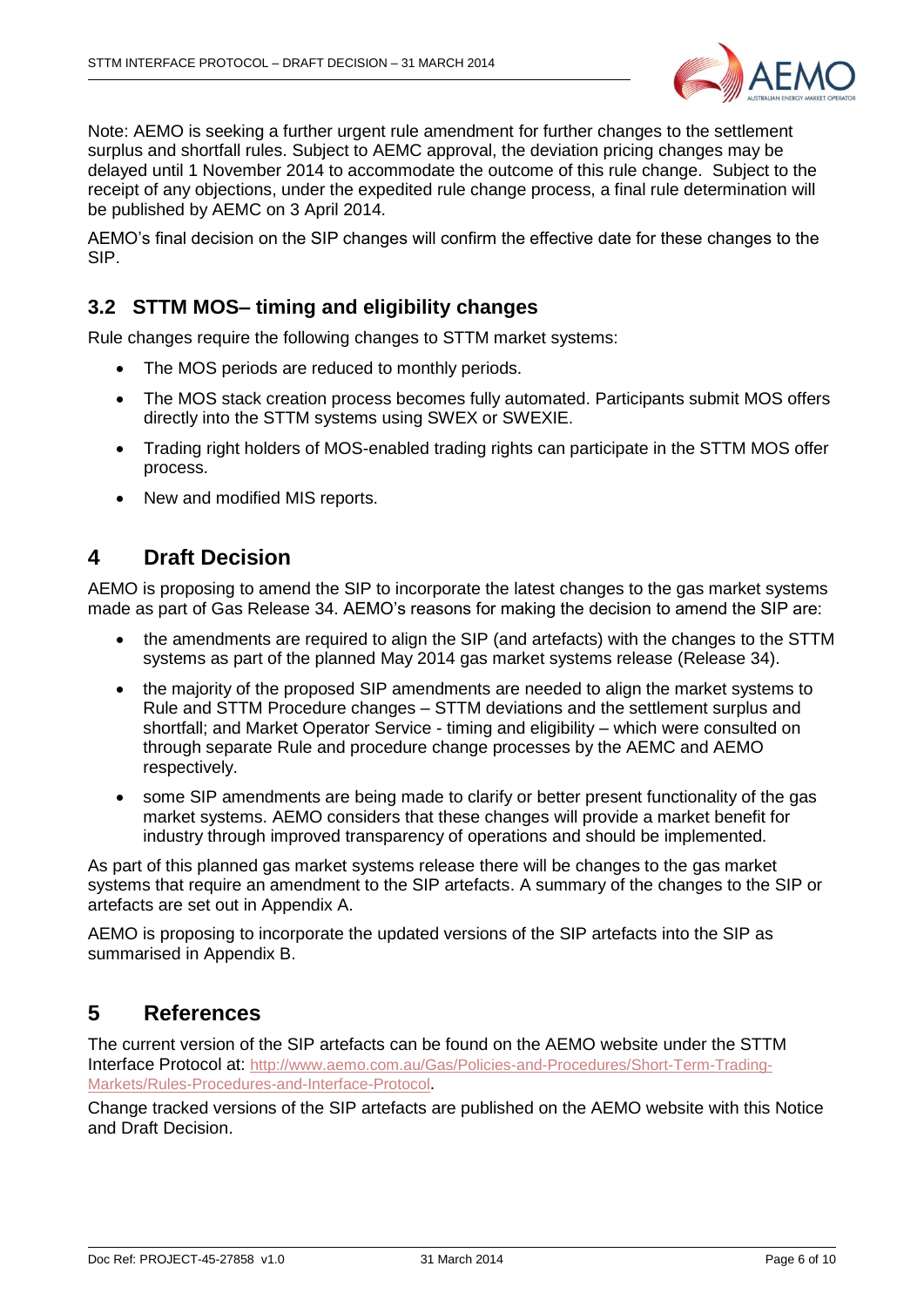

# <span id="page-6-0"></span>**6 Consultation Timetable**

The following table contains an outline of the consultation process, including key dates. Please note that some of these dates are proposed dates and may be subject to change.

*Table 1.1 – Timetable for SIP amendment implementation*

| <b>Process</b>                                    | Date                                   |
|---------------------------------------------------|----------------------------------------|
| <b>Publication of the Draft Decision</b>          | 31 March 2014                          |
| Submissions due in response to the Draft Decision | 23 April 2014                          |
| Publication of the Final Decision and amended SIP | Currently, proposed date is 1 May 2014 |
| Effective date of the new SIP                     | Currently, proposed date is 7 May 2014 |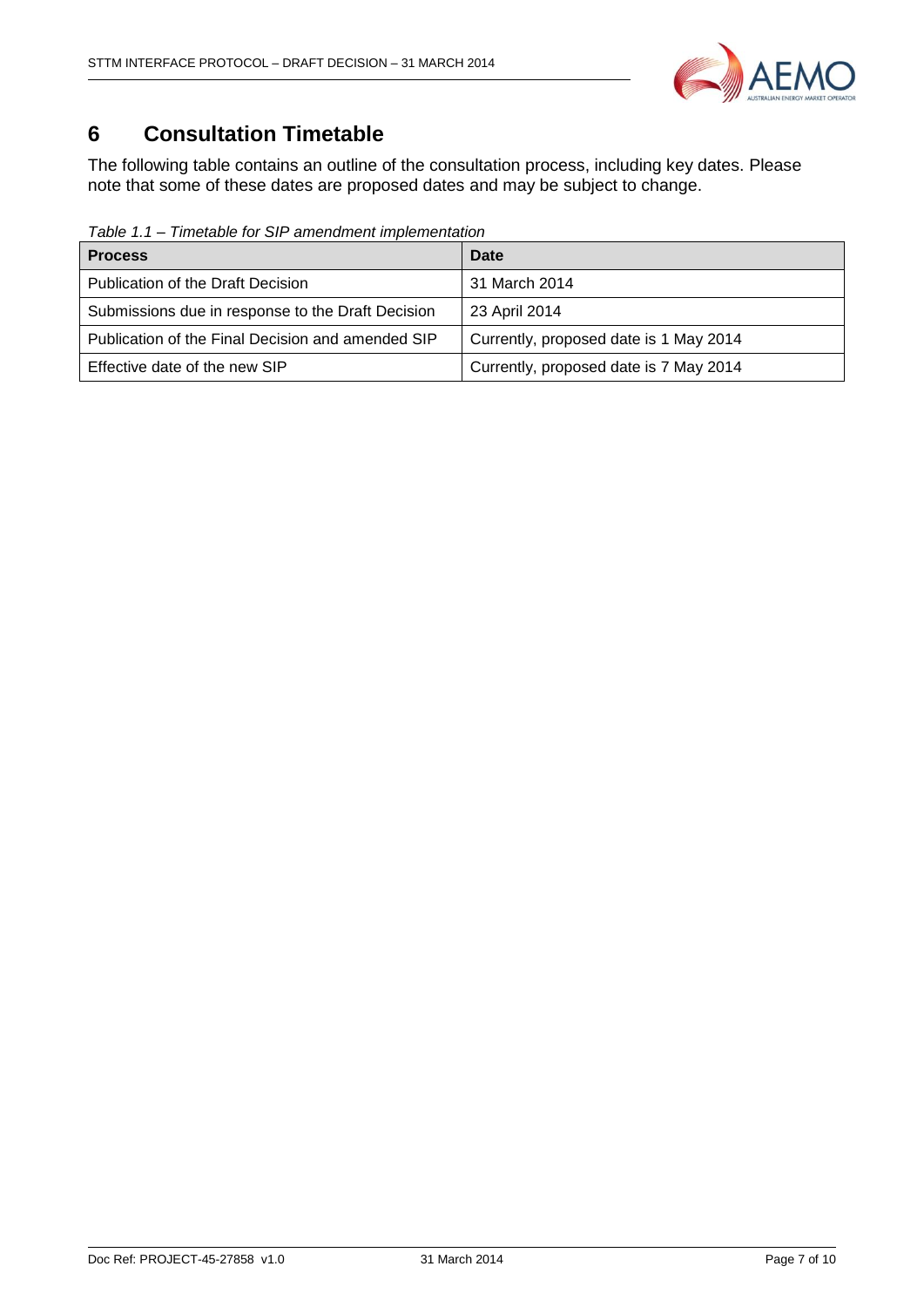

# <span id="page-7-0"></span>**Appendix A - Summary of the changes to the SIP or artefacts**

## **STTM Interface Protocol**

Additional text is added to the introduction clarifying how AEMO notifies STTM participants as follows.

"The primary means by which AEMO communicates information to STTM participants is:

- by publishing reports on the STTM Market Information System as defined in the STTM Reports Specification (Artefact); or
- by Message or Transaction Acknowledgements as defined in the STTM Participant Build Pack (Artefact).

A communication by these means is taken to have been notified to each relevant STTM participant at the time the report is published on the STTM Market Information System or the Message or Transaction Acknowledgment is posted to a location from which it is accessible by the participant in accordance with the STTM Participant Build Pack (Artefact), as applicable.

Some matters communicated by these primary means may also be confirmed using SMS and/or emails. Failure to send an SMS or email confirmation does not invalidate the primary notice."

## **STTM Interface Protocol Artefacts**

The SIP is comprised of the following SIP artefacts:

- STTM Participant Build Pack
- STTM Participant Build Pack Business Validations Addendum
- STTM Report Specifications
- MOS Offer Requirements and Validation Rules

The amendments to these SIP artefacts are summarised in the following tables along with a reference to the change process that caused the SIP amendment where applicable.

| Change<br>Request /<br><b>Defect</b><br>Reference | <b>Issue</b>                                                                                                                         |
|---------------------------------------------------|--------------------------------------------------------------------------------------------------------------------------------------|
|                                                   | Added a new MOS Offer transaction (with format and error codes) which is used to submit<br>MOS offers via SWEXIE using FTP.          |
|                                                   | Updated interface diagrams and descriptions in Section 3 Interfaces to better describe the<br>data flow for participant submissions. |

|  | Table A.1 - Summary of amendments to the STTM Participant Build Pack SIP artefact |  |  |  |
|--|-----------------------------------------------------------------------------------|--|--|--|
|--|-----------------------------------------------------------------------------------|--|--|--|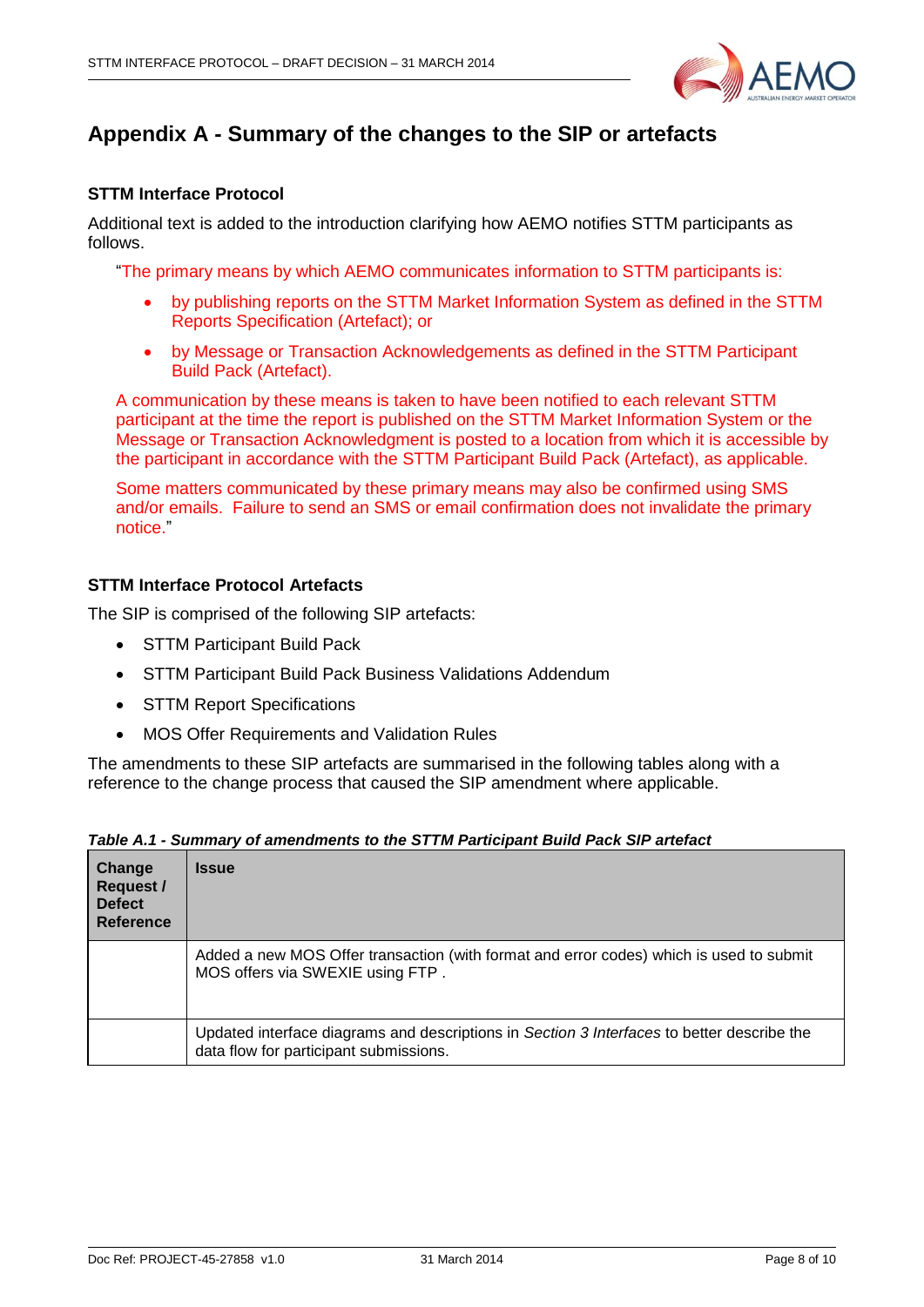

*Table A.2 - Summary of amendments to the STTM Participant Build Pack Validations Addendum SIP artefact*

| Change<br>Request /<br><b>Defect</b><br>Reference | <b>Issue</b>                                                                                                     |
|---------------------------------------------------|------------------------------------------------------------------------------------------------------------------|
|                                                   | Added a new MOS Offer transaction which is used to submit MOS offers via SWEXIE using<br>FTP (validation rules). |

### *Table A.3 - Summary of amendments to the STTM Reports Specifications SIP artefact*

| Change<br><b>Request /</b><br><b>Defect</b><br>Reference | <b>Issue</b>                                                                                                                                                                                                                                                                                                                                                                                                                                                                                                     |
|----------------------------------------------------------|------------------------------------------------------------------------------------------------------------------------------------------------------------------------------------------------------------------------------------------------------------------------------------------------------------------------------------------------------------------------------------------------------------------------------------------------------------------------------------------------------------------|
|                                                          | New MIS reports to allow for MOS enabled TRNs:<br><b>INT705 - Trading Participant Registered Services v3</b><br>INT706 - Trading Participant Trading Rights v2<br>INT712 - Trading Participant Settlement MOS Allocations v2<br>INT725 - Trading Participant MOS Offer Confirmation<br>Modification of existing MIS reports to allow for MOS enabled TRNs:<br>INT721 - Pipeline Operator MOS Stack<br>INT721a - Active Pipeline Operator MOS Stack<br><b>INT703 - Trading Participant Provisional Allocation</b> |
|                                                          | Modifications to INT713 - Participant Company Contact Details to clarify that SMS/emails are<br>only sent if the FHC or PAD files of facility operator data submissions breach warning<br>thresholds or have not been submitted by the first cut-off time - and not for any other files or<br>validations.                                                                                                                                                                                                       |
|                                                          | New MIS reports for STTM deviation pricing:<br><b>INT690 - Deviation Price Data</b><br>Modification of existing MIS reports for STTM deviation pricing:<br>INT704 - Trading Participant Deviation and Variation Data (v1 and v2)<br><b>INT724 - Ranked Deviation Quantities Report</b><br>(Note only the timing of these reports will change so they run later by a few minutes to<br>accommodate the run time of a deviation charge/payment calculation batch job.)                                             |

| Table A.4 - Summary of amendments to the MOS Offer Requirements and Validation Rules SIP |  |
|------------------------------------------------------------------------------------------|--|
| artefact                                                                                 |  |

| Change<br><b>Request /</b><br><b>Defect</b><br><b>Reference</b> | <b>Issue</b>                                                                                                                                                                                                                                                                         |
|-----------------------------------------------------------------|--------------------------------------------------------------------------------------------------------------------------------------------------------------------------------------------------------------------------------------------------------------------------------------|
|                                                                 | The MOS Offer Requirements and Validation Rules SIP artefact is no longer required and will<br>be deleted.                                                                                                                                                                           |
|                                                                 | MOS Offers can now be submitted via SWEX or SWEXIE. The requirements and validation<br>rules are now incorporated into the STTM Participant Build Pack and the STTM Participant<br>Build Pack Validations Addendum for SWEXIE and by the STTM Webb Exchanger User<br>Guide for SWEX. |